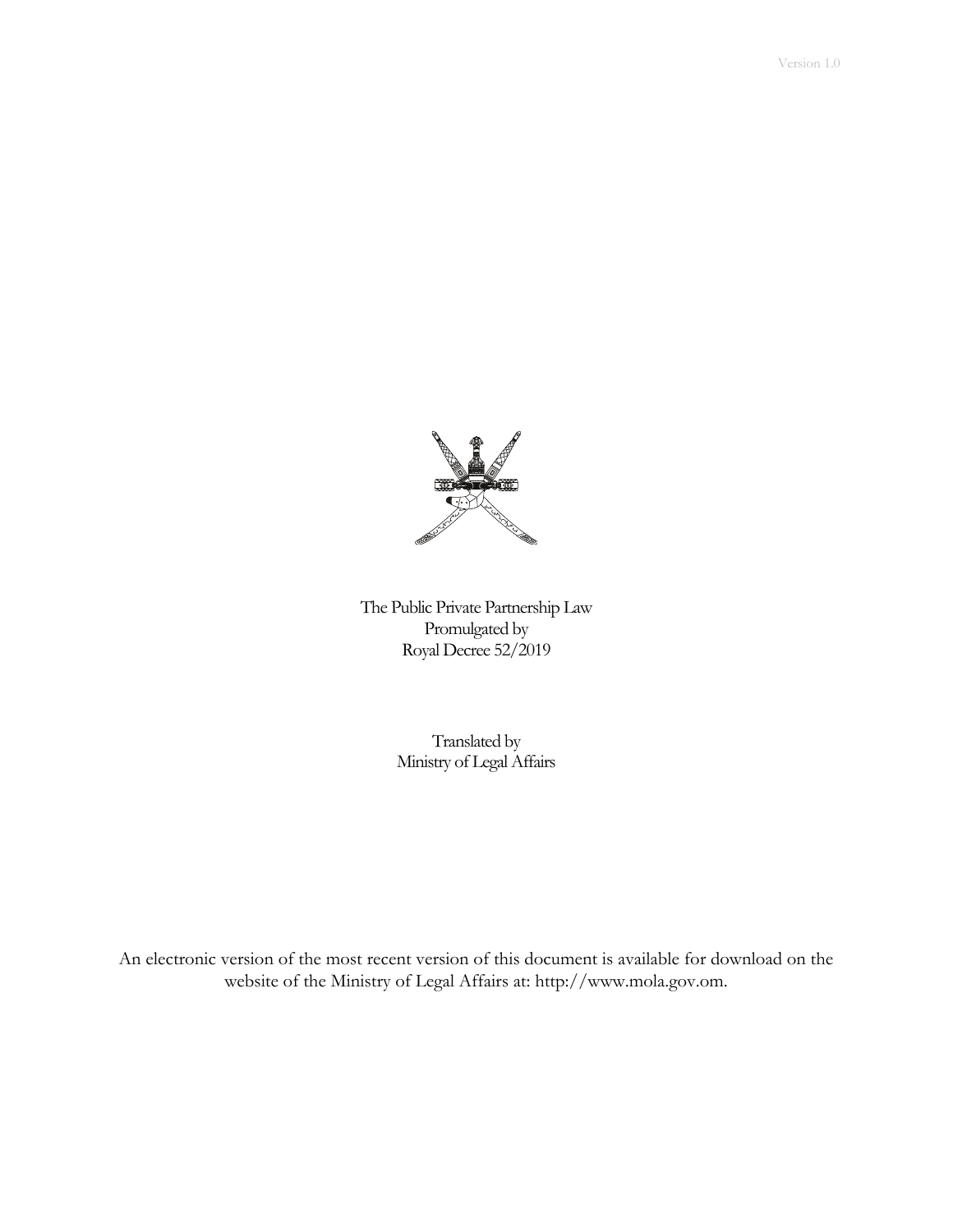# **Royal Decree 52/2019 Promulgating the Public Private Partnership Law**

We, Qaboos bin Said, the Sultan of Oman

after perusal of the Basic Statute of the State promulgated by Royal Decree 101/96,

and the Tender Law promulgated by Royal Decree 36/2008,

and the Privatisation Law promulgated by Royal Decree 51/2019,

and after presentation to Majlis Oman,

and in pursuance of public interest,

have decreed as follows

# **Article I**

The attached Public Private Partnership Law shall apply.

# **Article II**

The Chairman of the Board of Directors of the Public Authority for Privatisation and Partnership shall issue the executive regulation of the attached Law within a period not exceeding 1 (one) year from the date of its entry into force, as well as the decisions necessary for implementing its provisions.

# **Article III**

All that is contrary to the attached Law, or is in conflict with its provisions, shall be repealed.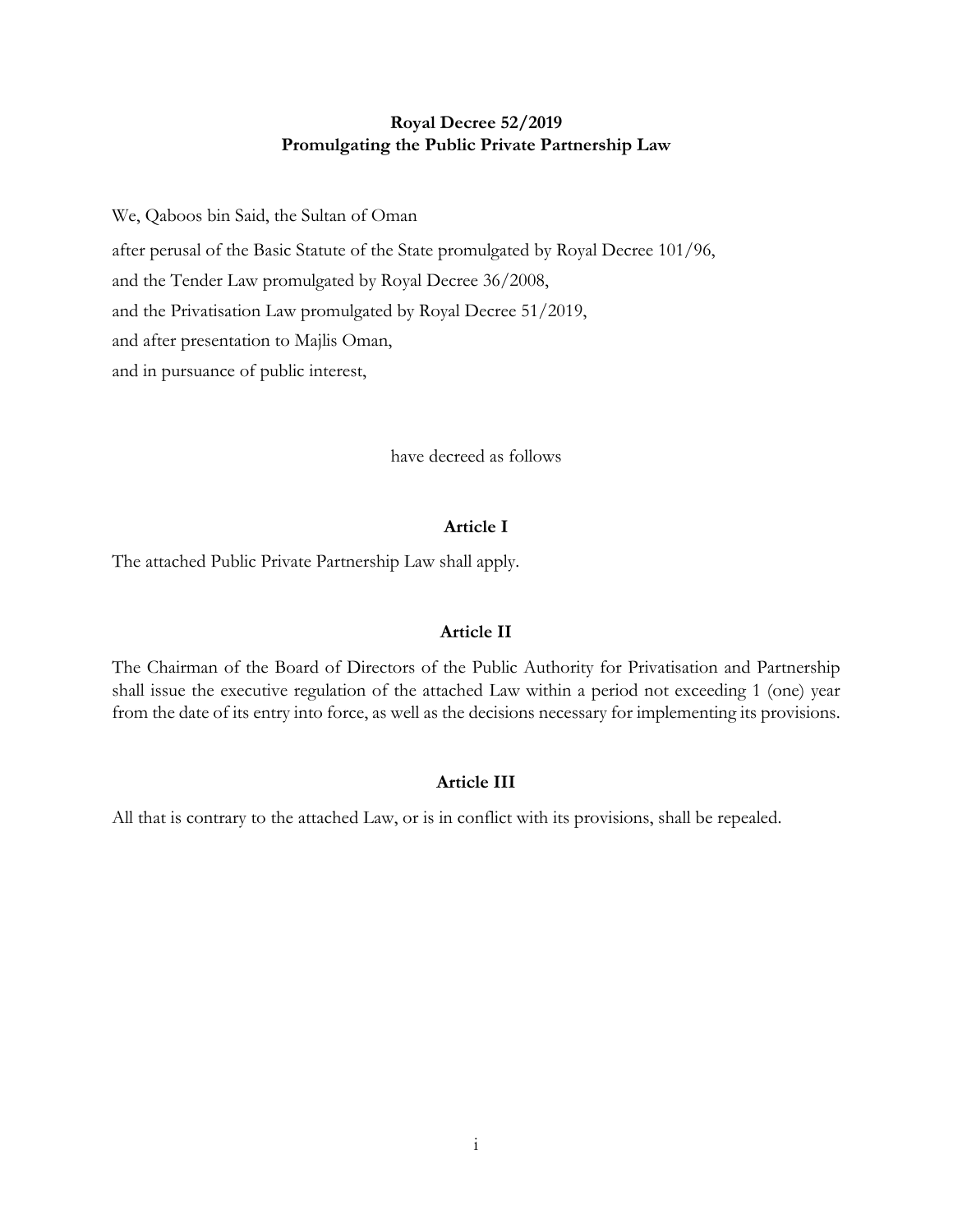# **Article IV**

This Decree shall be published in the Official Gazette and shall come into force on the day following the date of its publication.

**Issued on: 27 Shawwal 1440 Corresponding to: 1 July 2019**

> **Qaboos bin Said Sultan of Oman**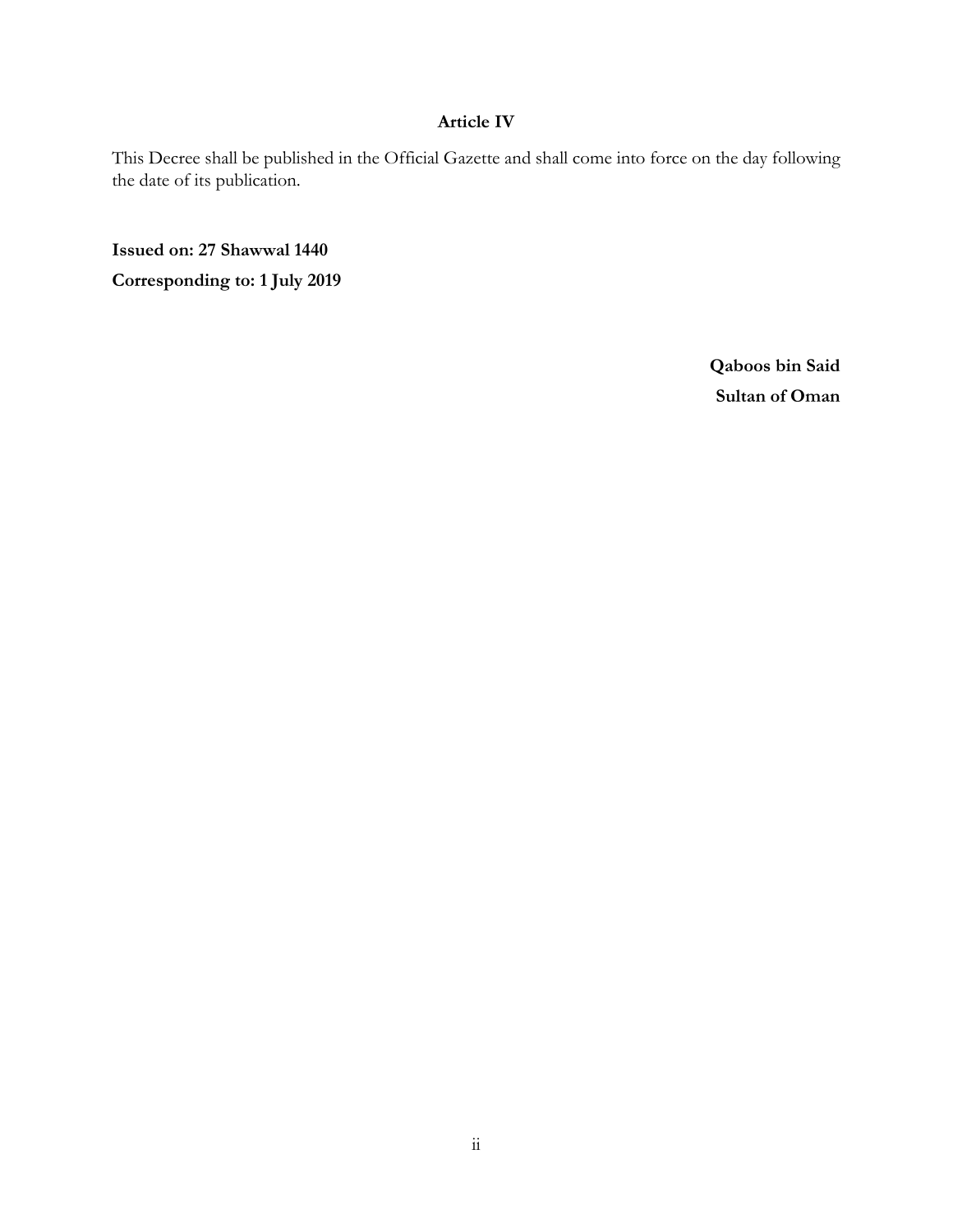## **The Public Private Partnership Law**

# **Chapter One Definitions and General Provisions**

# **Article 1**

In the application of the provisions of this Law, the following words and phrases shall have the meaning assigned to each of them, unless the context requires otherwise:

### **Authority:**

Public Authority for Privatisation and Partnership.

### **Board:**

Board of directors of the Authority.

## **Competent body:**

Ministries, public authorities, public establishments, and other public legal persons concerned with the partnership project.

## **Partnership project:**

A project whose objective is undertaking works or providing public services of economic or social importance in line with the strategy of the Sultanate and its development plan, or improving or enhancing an existing public service, or improving its efficiency, that is floated in accordance with the provisions of this Law.

### **Special nature partnership projects:**

Projects for which the Authority is unable to determine their technical, financial, legal, and other elements in a precise and comprehensive manner initially, and which may be executed by resorting to a variety of solutions.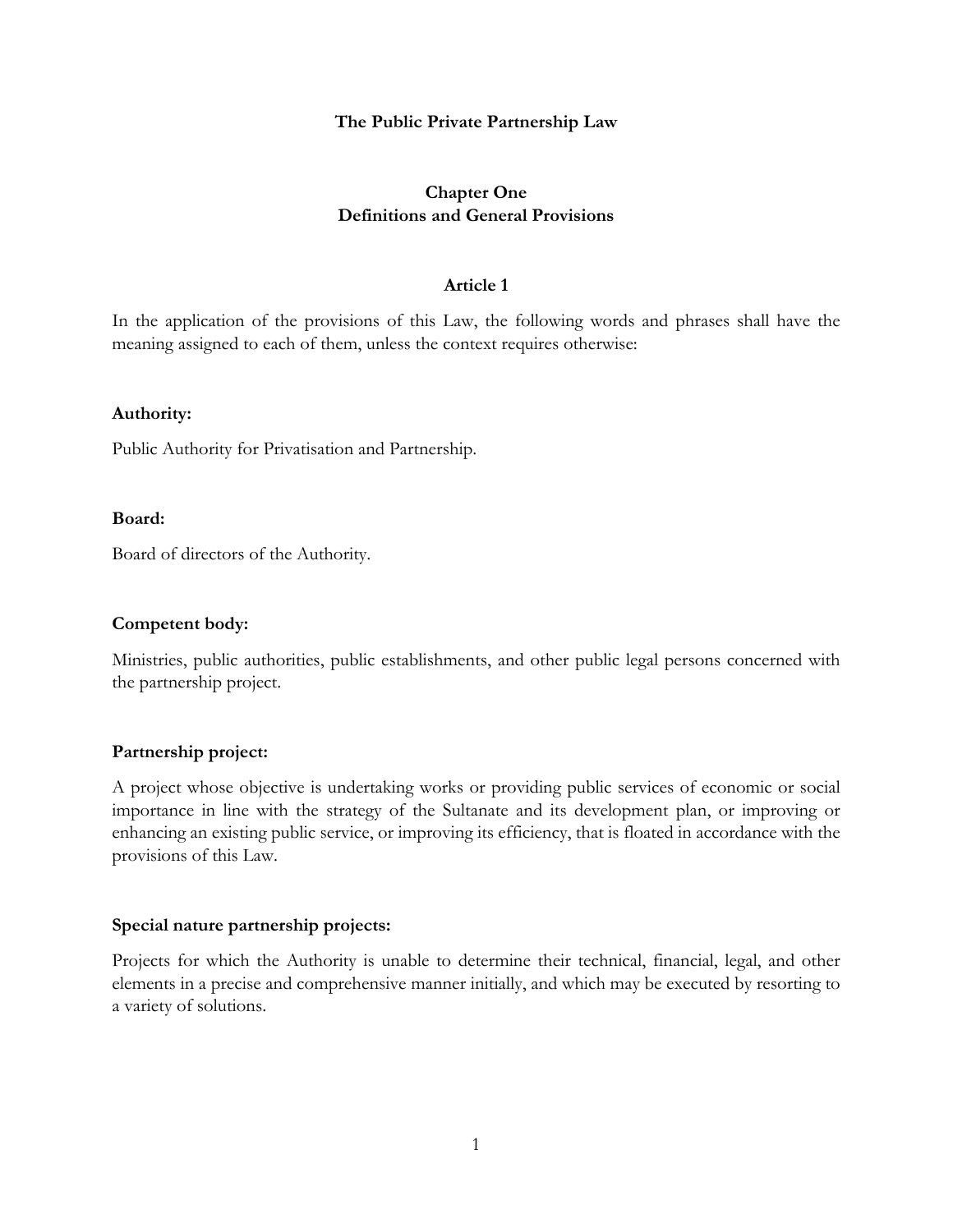### **Partnership contract:**

A contract that the competent body concludes with the project company through which it commits, for a specified period, to finance, establish, and prepare infrastructure and public facilities projects, and manage, operate, utilise, maintain, and perform its services, and contribute in performing its function in return for the consideration agreed in the contract, or in accordance with the principles and rules it specifies.

## **Project company:**

The company established by the winning bidder of the partnership project in accordance with the laws in force in the Sultanate, for the purpose of executing this project.

## **Private sector:**

The legal person, or consortium established by two or more legal persons, owned wholly by individuals or in which the government owns a part in its capital that is less than 40% (forty percent).

## **Partner:**

The private sector that enters in a competition against others to win a partnership project in accordance with the provisions of this Law.

# **Regulation:**

The Executive Regulation of this Law.

# **Article 2**

The provisions of this Law shall apply to partnership contracts, and consultancy contracts relating to them, that are referred to in Article 6 of this Law. The provisions of the Tender Law and the Privatisation Law shall not apply to these contracts.

# **Article 3**

The application of the provisions of this Law shall not prejudice the provisions of any other laws relating to the management, lease, licensing, usufruct, or concession of any public facility, whereas the provisions of the laws promulgated in regard to them shall apply.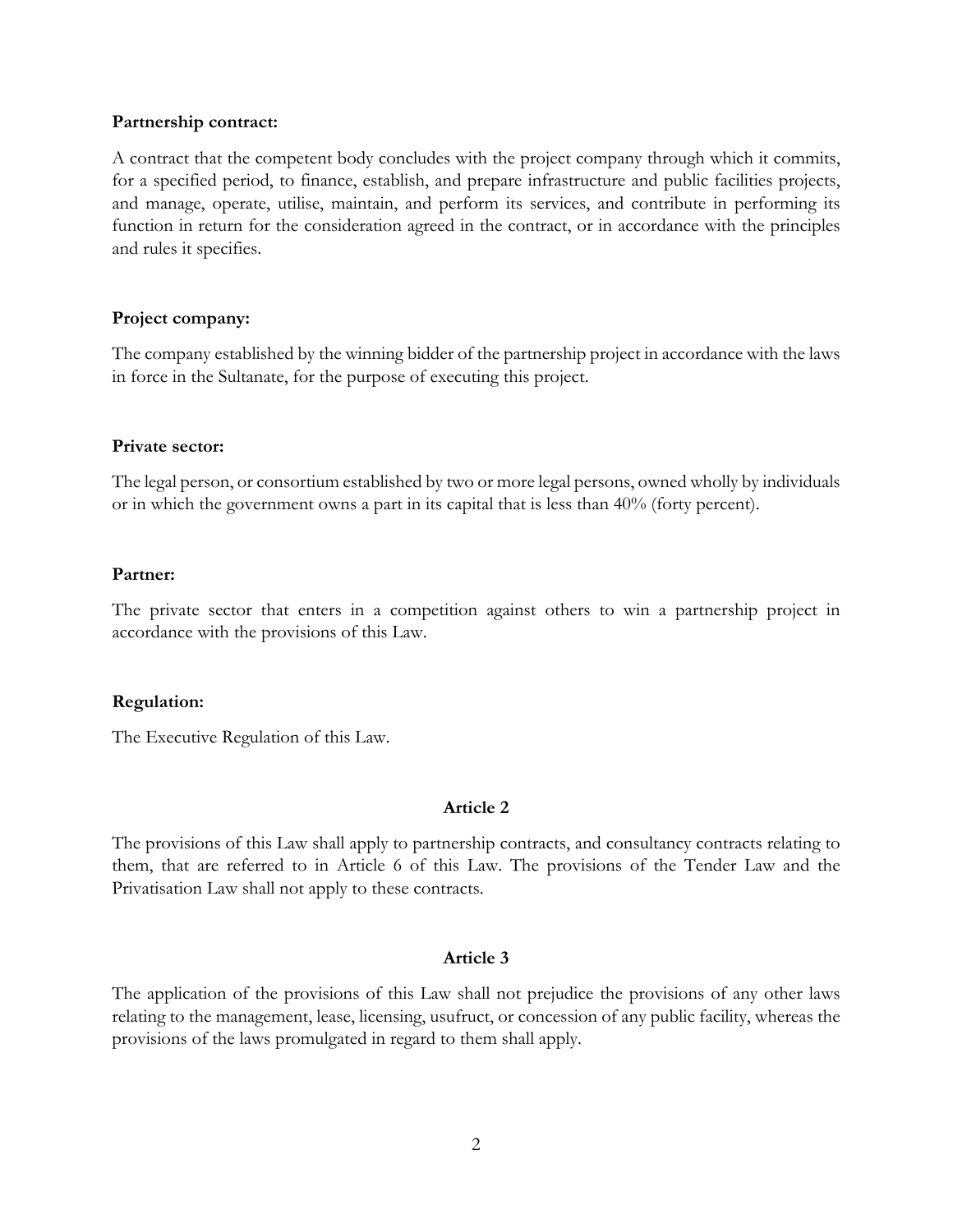#### **Article 4**

It is not permitted for a competent body to conclude partnership contracts in application of the provisions of this Law except if the partnership project has an economic or social return and is in line with the strategy of the Sultanate and its development plan.

## **Chapter Two Floating and Awarding the Partnership Project**

#### **Article 5**

The partner shall be selected in accordance with the principles of transparency, publicity, equal opportunity, non-discrimination, and free competition. The Regulation shall specify the rules for floating and awarding the partnership project, and in particular, announcement procedures, the information that must be included in the announcements, the deadlines for submitting qualification requests or bids, the criteria and procedures for pre-qualification of candidates, the documents and the records that the partner must submit, the elements and the procedures for awarding, and the controls and principles for choosing between bidders.

In exception to this, it is permitted – after the approval of the Council of Ministers – to contract through direct assignment to execute a partnership project.

#### **Article 6**

The Authority may contract with persons who satisfy the requirements for technical competence, good reputation, and international expertise in the field of partnership contracts to provide consultancy services relating to the evaluation and floating of partnership projects. The Regulation shall specify the rules and procedures for selecting them.

### **Article 7**

It is permitted for any person to submit to the Authority or the competent body an idea for a partnership project in the form of a preliminary feasibility study in line with the strategy of the Sultanate and its development plan, and that has an economic or social return. The Authority may accept or reject the idea, provided that in the case of rejection the decision is reasoned.

If the idea for the partnership project is accepted, the owner shall submit a complete feasibility study for the project.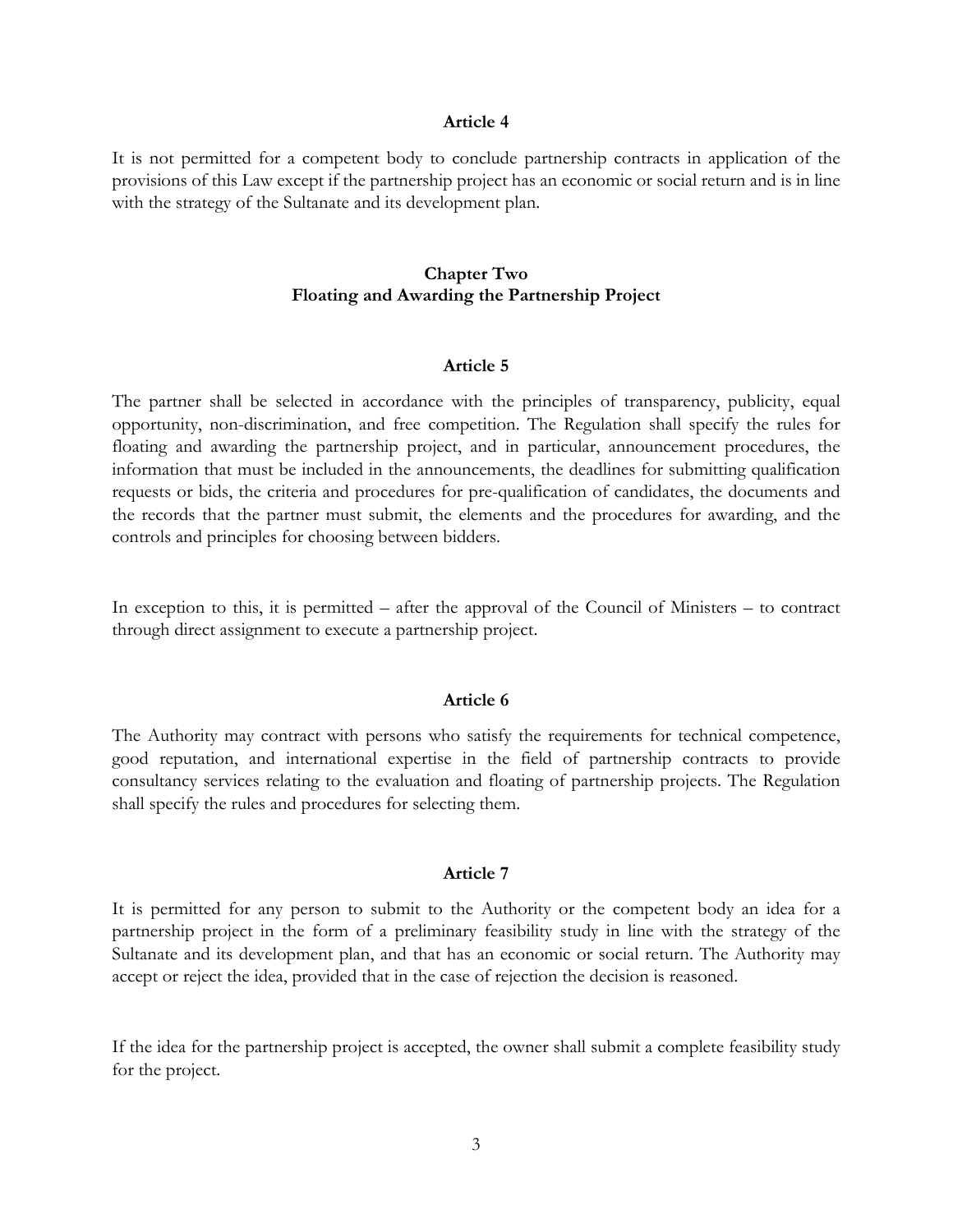The Regulation shall specify the rules and procedures for submitting an idea for a partnership project and for deciding on it, and the rights and obligations of the owner of the idea.

## **Article 8**

The Authority shall, prior to floating or announcing a partnership project, coordinate with the competent body, acquire the approval of the Ministry of Finance, and undertake the necessary evaluation for the partnership project, in the manner specified in the Regulation.

### **Article 9**

The Authority shall – in coordination with the competent body – prepare the conditions and specifications document for the partnership project in accordance with the rules and procedures specified in the Regulation, provided that it includes, in particular, the following:

- (1) Essential information about the partnership project that is necessary to prepare and submit the bid, and the manner of partnership.
- (2) Specifications of the partnership project, and the technical and financial conditions that must be satisfied by the bid.
- (3) The value of the temporary bond, and the basis for calculating the value of the final bond.
- (4) Records and documents that must be submitted, and the deadlines and procedures that must be followed and complied with.
- (5) The technical, financial, and legal principles on which the bid will be evaluated and decided on, provided that these principles are prepared in accordance with objective rules that guarantee non-discrimination between qualifying candidates.
- (6) Essential conditions for the partnership contract, along with a statement of non-negotiable conditions.

## **Article 10**

It is permitted for a consortium made up of more than one qualified candidate to submit a bid, and this bid shall be submitted in the name of this consortium unless the conditions and specifications document requires that the qualified candidates submit their bids individually.

If the bid is submitted by a consortium, it is prohibited for any qualified candidate who is a member of this consortium to submit another bid, whether individually or through a different consortium, or through a company in which it owns the majority of its capital, or over which it has managing control in the manner stated in the Regulation, unless the conditions and specifications document does not specify otherwise, and all bids submitted contrary to the provisions of this paragraph shall be deemed invalid.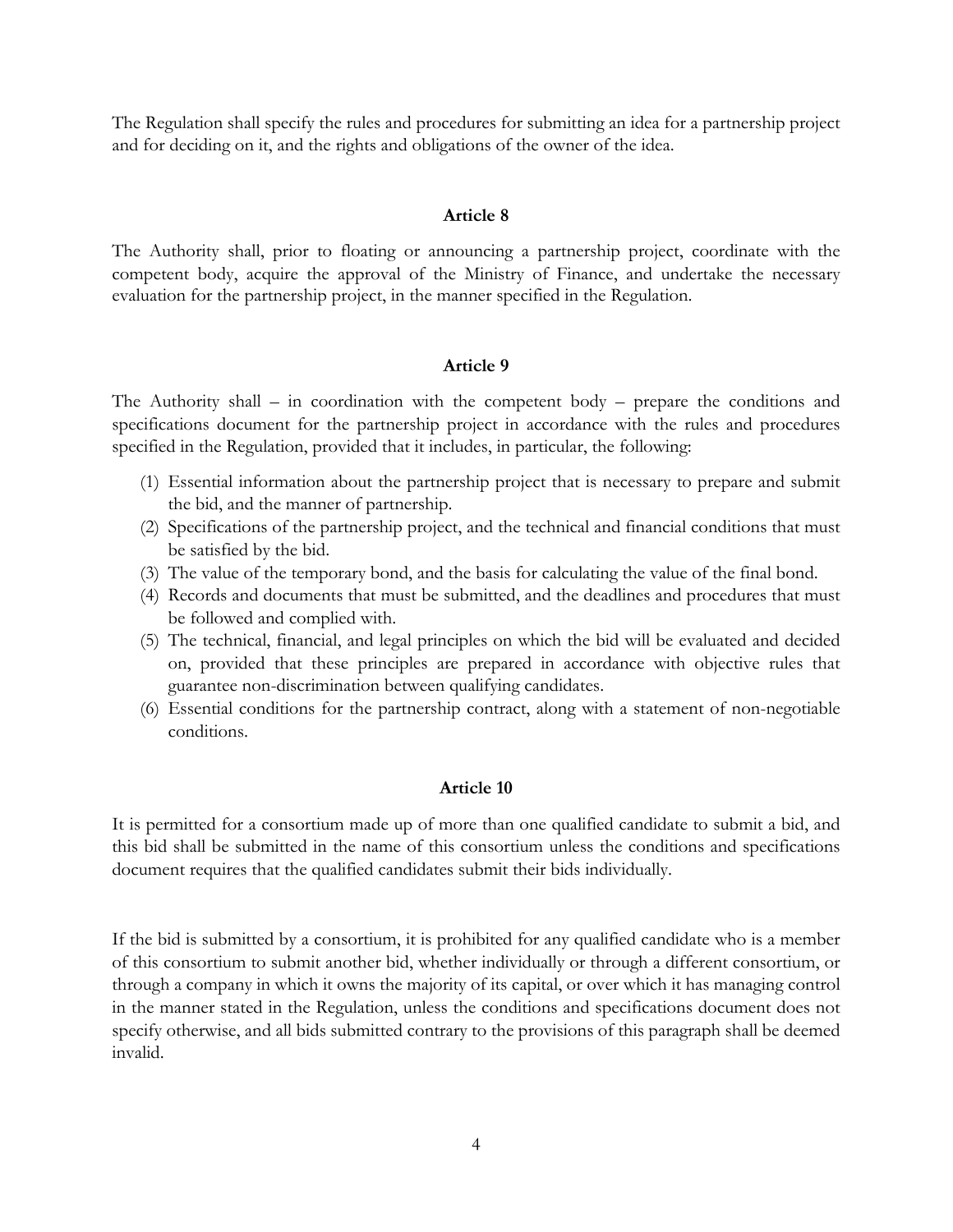#### **Article 11**

The Authority shall – in coordination with the competent body – assess the submitted bids and their compliance with the announced conditions and specifications, determine those disqualified due to their non-compliance with these conditions and specifications, and evaluate those compliant in accordance with the technical, financial, and legal principles stated in the conditions and specifications document and in the Regulation.

The partnership project shall be awarded to the bidder whose bid is demonstrated to be best after applying the principles referred to in the previous paragraph.

#### **Article 12**

The Authority is permitted to negotiate with the winning bidder in accordance with the rules and procedures specified in the Regulation. The Authority may, if the negotiations with the winning bidder fail, proceed to negotiate with the other bidders according to their ranking, until a final agreement is reached with one of them, or else it shall reject them all.

In all cases, it is prohibited for the Authority to re-negotiate with a bidder with whom negotiations have failed in accordance with the provisions of this Article.

#### **Article 13**

It is permitted in regard to special nature partnership projects to submit non-binding preliminary technical and financial proposals containing the essential elements of the final bids, provided this is followed by a competitive dialogue with qualifying candidates with the objective of acquiring clarifications regarding the technical and financial elements included in these proposals, and this shall be followed by submitting the final bids on the basis of which the final evaluation shall be undertaken.

The Regulation shall specify the rules and procedures for submitting preliminary proposals and final bids, and the rules and procedures for the competitive dialogue.

### **Article 14**

The procedures for floating a partnership project shall be cancelled if the project is dispensed with finally, or if public interest mandates this, and it shall be permitted to cancel them on the basis of a recommendation of the competent body in any of the following circumstances: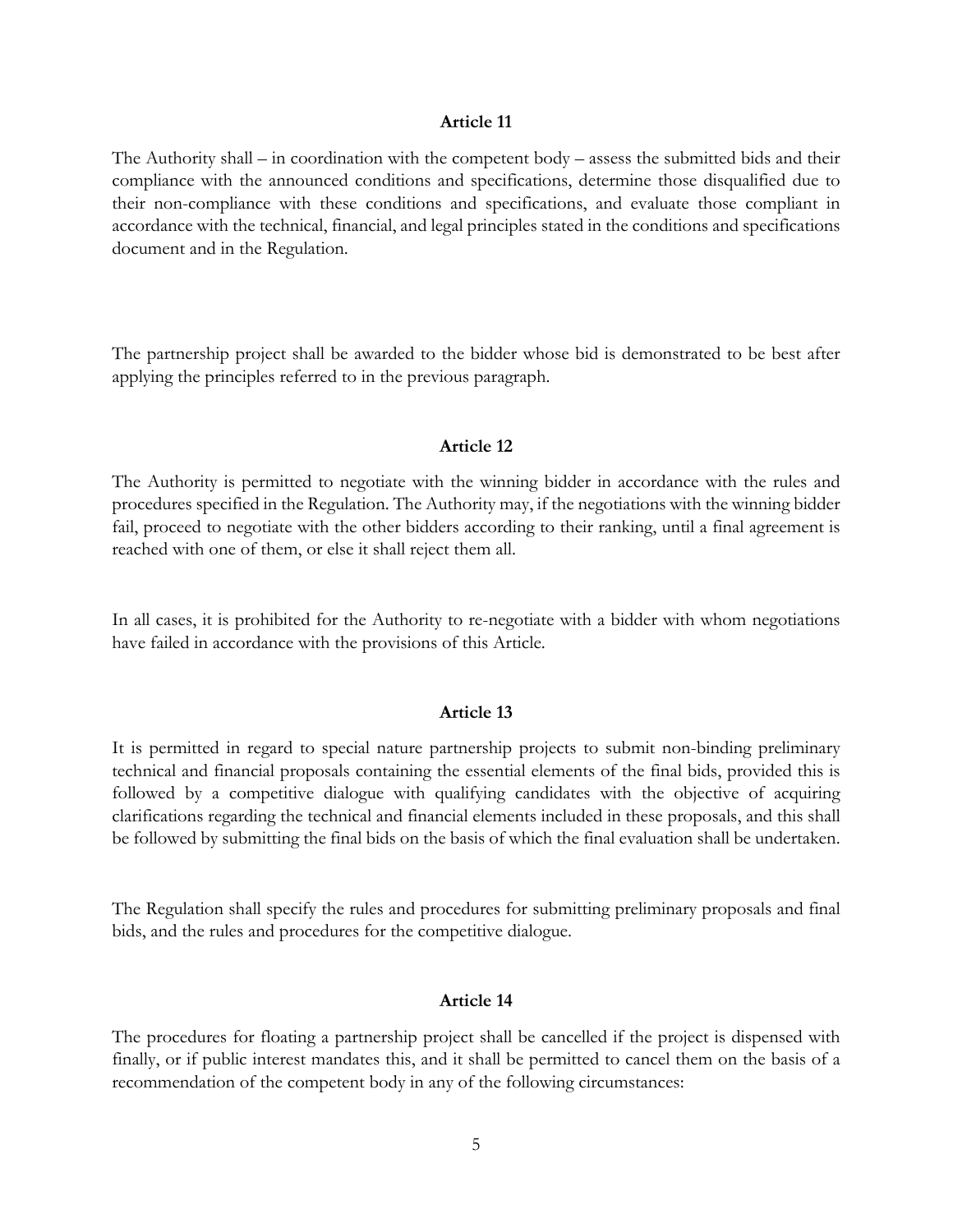- (1) If a sole bid is submitted or if a single bid remains after the disqualification of other bids.
- (2) If all or a majority of bids include substantial reservations that are not compliant with the conditions and specifications document or if it is impossible to evaluate them technically and financially.
- (3) If the value of the lowest bid exceeds without justification the comparative cost approved by the Authority.
- (4) If negotiations with the bidders fail pursuant to the provisions of Article 12 of this Law.

In all cases, the cancellation shall be issued by a decision from the Authority, and it shall be reasoned. It is not permitted for any bidder to claim any compensation because of this decision.

In exception to the foregoing, it is permitted to accept a sole bid, or a bid with a value exceeding the comparable cost, in the circumstances and to the extent stated in the Regulation.

# **Article 15**

The winning bidder shall establish a project company whose sole purpose shall be the execution of the announced partnership project, and it is permitted for it to be owned wholly by non-Omani persons. The Regulation shall specify the form of the company, the value of its capital, and all provisions relating to it including those circumstances in which it is permitted to execute other partnership contracts after obtaining the written approval of the Authority.

It is permitted for the Board to agree for the competent body to contribute to the establishment of the project company after obtaining the approval of the Ministry of Finance, provided that the company in this case takes the form of a joint-stock company, or a limited liability company, and that is in the manner stated in the Regulation, provided that the initial public offering of the shares of the competent body in case they are offered is restricted to Omani individuals, unless the Board decides otherwise.

In all cases, it is prohibited to trade the shares of the project company before the completion of construction, preparatory, or development works, and the start of the operation or utilisation of the partnership project, unless the written approval of the Authority is obtained.

# **Article 16**

It is prohibited to undertake any modification to the legal form of the project company, reduction in its capital, sale or mortgage of its shares, modification of the shares of the partners, merger, split, acquisition, addition of new partners, or transfer of ownership by assignment or sale, except after obtaining the written approval of the Authority.

In all cases, it is not permitted to mortgage the shares of the project company for non-financing purposes.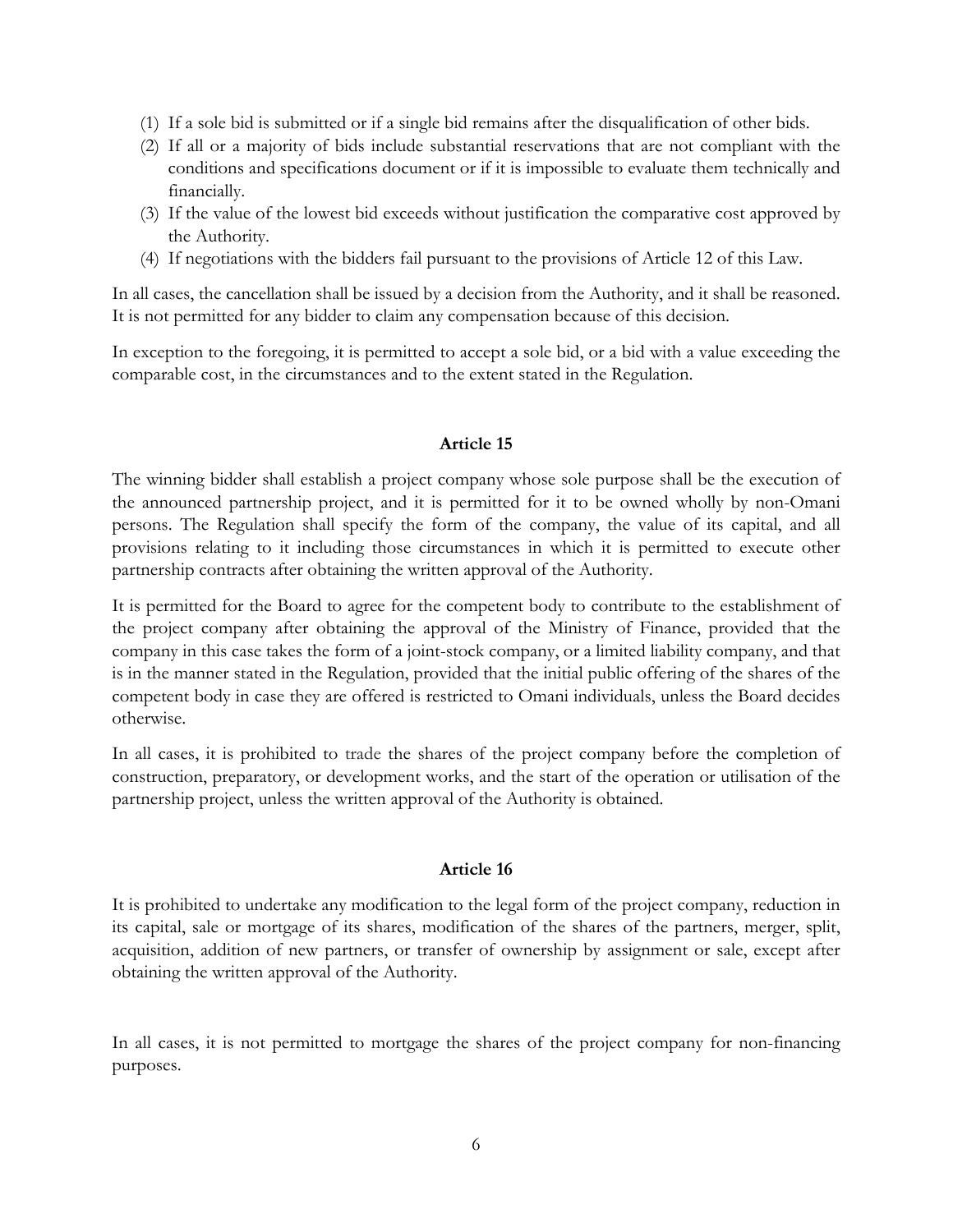All procedures and disposals done in violation of the provisions of this Article shall be deemed invalid.

# **Chapter Three Provisions Concerning the Partnership Contract**

# **Article 17**

The partnership contract shall specify the rights and obligations of the contracting parties, and it must, in particular, include the following:

(1) The parties to the contract and their details.

(2) The nature and scope of the works or services that must be performed by the project company and the conditions for their execution.

(3) The ownership of the property and assets of the partnership project and its associated rights, the obligations of the parties in regard to the delivery and acceptance of the project, the provisions governing the rules for repossession and transfer of ownership at the termination of the contract for any reason.

(4) The types and amounts of insurance for the partnership project, the risks arising from its operation or utilisation, the execution guarantees issued to the benefit of the competent body, and the rules and procedures relating to their return.

(5) The financial obligations between the parties to the contract and the financing mechanisms.

(6) The responsibility for obtaining licences, permits, and approvals relating to the execution of the partnership project.

(7) The service cost or the product sale price, and the principles and rules for calculating and modifying them.

(8) Risk allocation in the case of contractual imbalance due to change of law, unforeseeable event, or force majeure, and the principles for quantifying damages as the case may be.

(9) Specifying the technical, financial, and administrative oversight and follow-up mechanisms that guarantee the proper operation, utilisation, and maintenance of the partnership project, and the performance levels.

(10) The right of the competent body to modify the scope and size of services or works, and other obligations on the project company, and specifying the principles and rules for quantifying compensation in this case.

(11) The obligation of project company to abide by health and safety conditions and environmental protection requirements.

(12) Administrative penalties that may be imposed against the project company.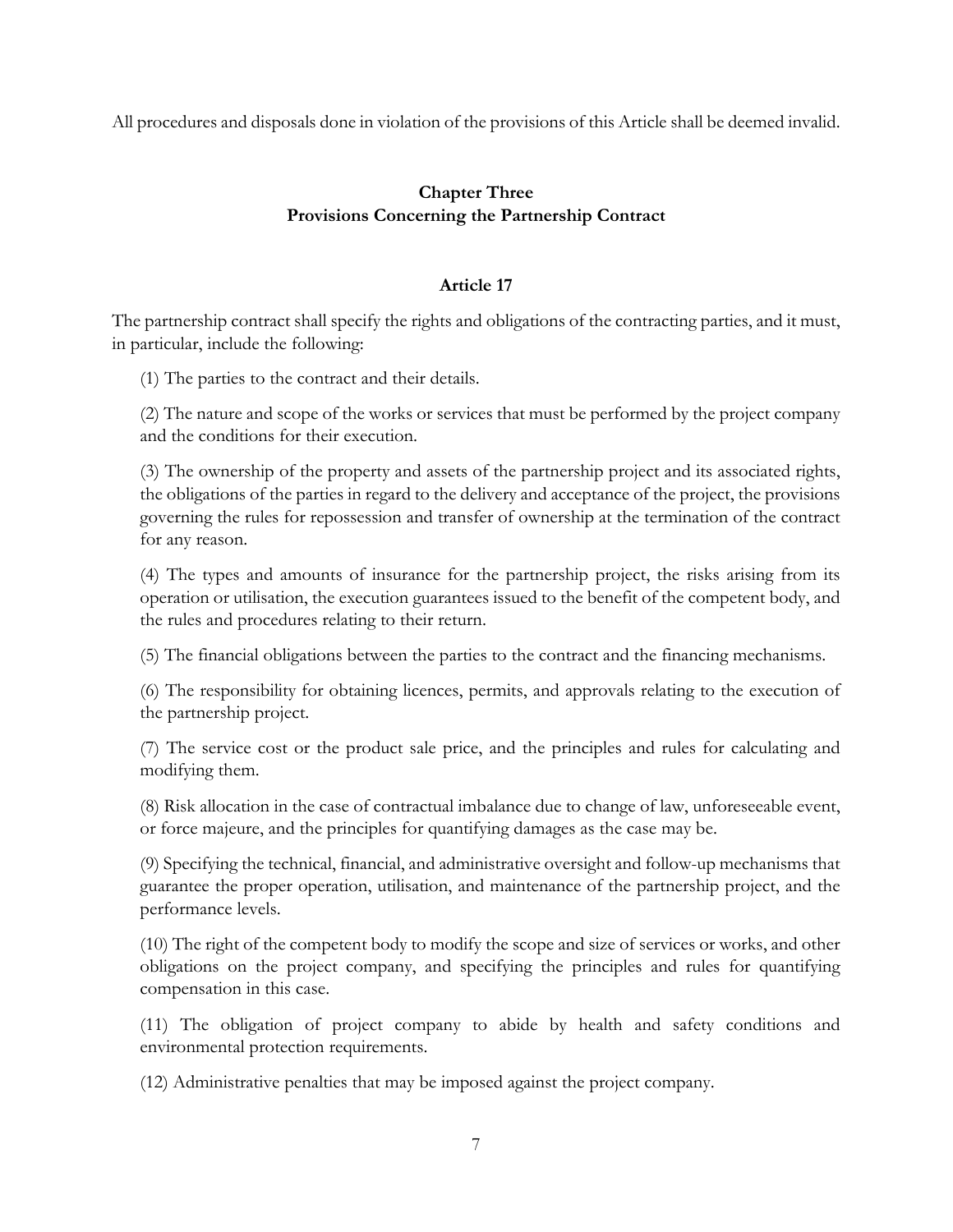(13) The period of the contract which shall not exceed in all cases 50 (fifty) years, and the circumstances for early contract termination.

(14) The cases in which the competent body has the right to terminate the contract unilaterally, and the resulting consequences.

(15) Dispute resolution mechanisms.

## **Article 18**

Notwithstanding Article 19 of this Law, it shall not be permitted to undertake any amendment to the conditions provided in the partnership contract except in accordance with the principles and to the extent stipulated in it, or by agreement of the parties, and after the written approval of the Authority – in all cases – to the amendment.

#### **Article 19**

The competent body has the right – after the written approval of the Authority – to modify any of the conditions provided in the partnership contract and the rules relating to the operation or utilisation of the partnership project, including the price for the sale of the products or the service fee, without prejudice to the right of the project company to compensation in accordance with the principles and to the extent stated in the partnership contract.

### **Article 20**

The competent body – after the written approval of the Authority – shall have the right to take over the execution of the partnership project, or to assign it to another, if the project company commits gross mistakes that affect the progress of the partnership project, or if it commits a significant violation of one of its obligations stipulated in the partnership contract or under this Law, in achieving the quality standards of the products or services it provides, and the mistake or the violation is not rectified, and the financing body does not intervene to redress them within the deadline specified in the partnership contract from the date it has been notified of this, without prejudice to the right of the competent body to receive compensation for the losses it incurred.

### **Article 21**

It is not permitted to impound establishments, devices, tools, machinery, equipment, or others that are used in the operation or utilisation of the partnership project, and all procedures carried out contrary to this shall be deemed invalid.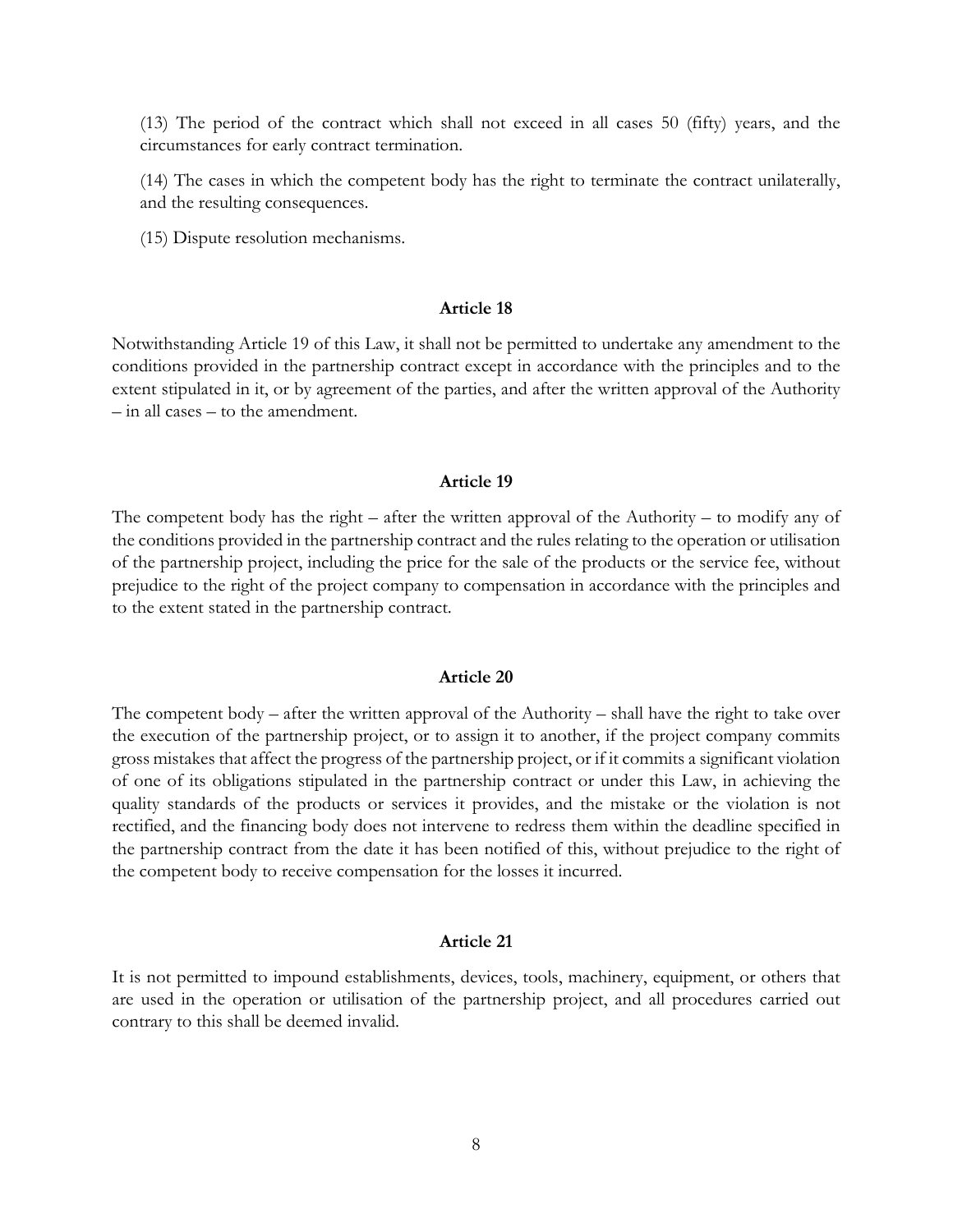#### **Article 22**

The partnership contract shall lapse by the lapse of its period, and it is permitted to terminate it before the lapse of this period in the circumstances stipulated in it, or if the parties agree to this, and after the written approval of the Authority – in all cases – on its termination.

## **Article 23**

In the case where the period of the partnership contract lapses, or if it is terminated before the lapse of this period for any reason whatsoever, the ownership of all the assets of the partnership project and all that is considered to be part of its supplies shall be transferred to the State without undertaking any judicial procedure, payment of any amount, or compensation, and that is after excluding assets that may be agreed in the contract not to be transferred to the State or to be transferred in return for an amount or a compensation, and any procedure or disposal carried out contrary to this shall be deemed invalid.

It is permitted to refloat partnership projects that were transferred to the State in accordance with the provisions of this Law, and in the manner stated in the Regulation.

### **Article 24**

The partnership contract shall be subject to the provisions of Omani law, and any agreement that states otherwise shall be deemed invalid. It is permitted to agree to settle disputes arising out of it by arbitration or any other amicable dispute resolution mechanisms, and that is in accordance with what is agreed upon in the partnership contract.

## **Chapter Four Project Company Obligations**

#### **Article 25**

It is not permitted for the project company to charge any financial amount in return for the sale of products or the performance of services under the partnership contract, except after the issuance of a quality acceptance certificate for the products or services by the competent body in accordance with the performance standards stipulated in the partnership contract.

#### **Article 26**

It is not permitted for the project company to sell or mortgage the land on which the partnership project is located, and it is not permitted for it to transfer any right or obligation arising from the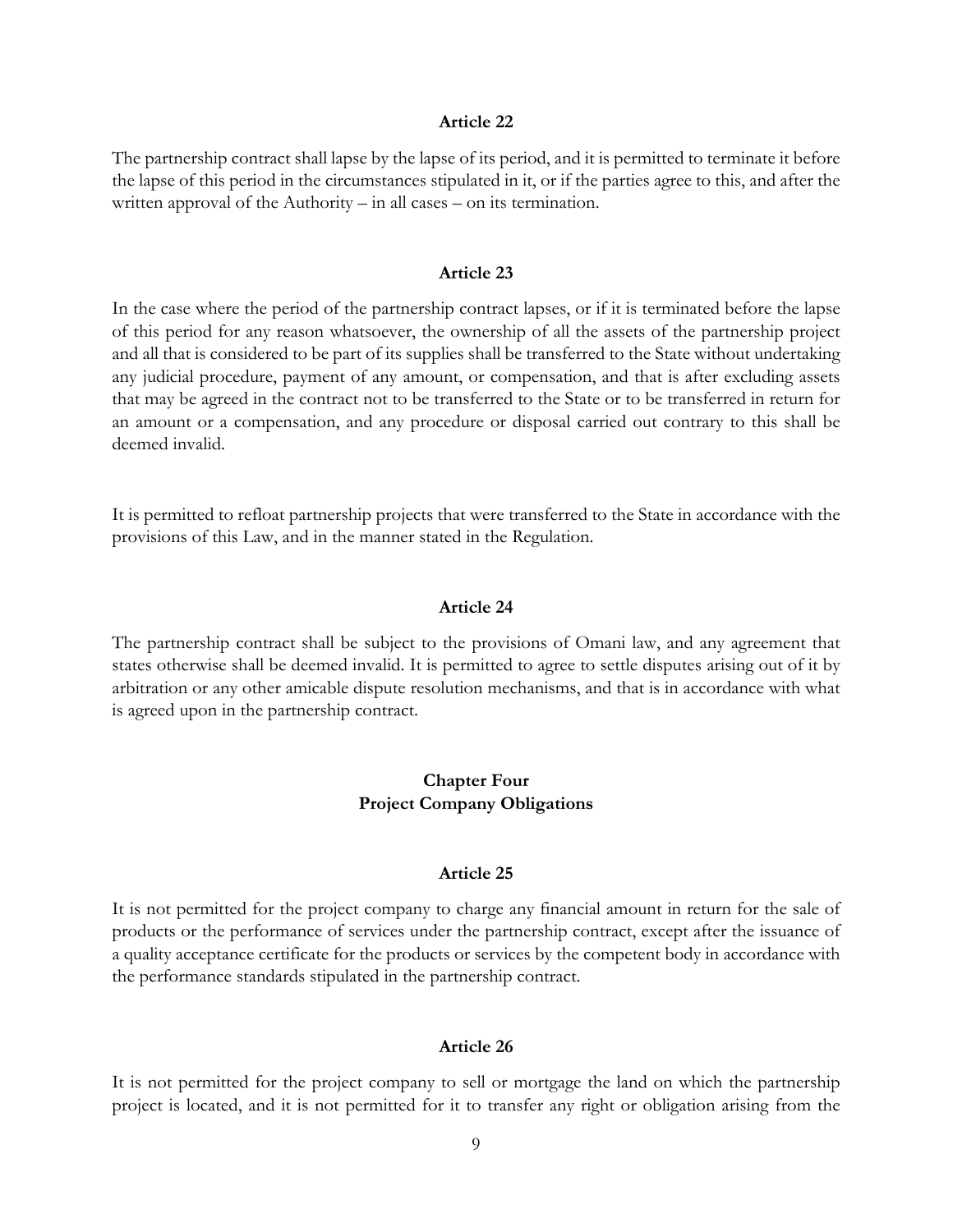partnership project or to assign someone else to execute it, or to arrange for any mortgage or any right in rem for any purpose other than financing, except after obtaining the written approval of the Authority, and in accordance with the procedures, conditions, and controls specified in the Regulation, and any procedure or disposal contrary to this shall be deemed invalid.

### **Article 27**

The project company shall abide by all laws and regulations in force in the Sultanate including rules relating to employment of manpower, health and safety conditions, and environmental protection requirements.

It shall also transfer expertise, technology, and knowledge to the competent body, and train and develop the employees of this body on the management and operation of the partnership project, and that is in accordance with the provisions and conditions agreed upon in the partnership contract.

### **Article 28**

The project company shall guarantee the absolute equality between the beneficiaries of the products or services that the partnership project makes available. However, it is permitted for it to decide special treatment for certain classes of beneficiaries whose legal status is equal when public interest mandates this, provided that the written approval of the Authority is obtained, that this is done in accordance with predetermined general rules, and that this is approved by the competent body.

### **Article 29**

The project company shall use the assets of the partnership project for the purpose they were prepared for, and it shall undertake the procedures necessary to maintain and preserve them.

It is not permitted for it to sell the assets of the partnership project, or to dispose of them in any way, except for the purpose of executing the replacement and renewal programme stipulated in the partnership contract, and after obtaining written approval from the Authority.

## **Article 30**

The project company shall submit to the competent body periodic reports about all works relating to the execution of the partnership contract, such as construction, preparation, maintenance, operation, and utilisation works. The competent body shall provide the Authority with a copy of those reports, in the manner specified in the Regulation.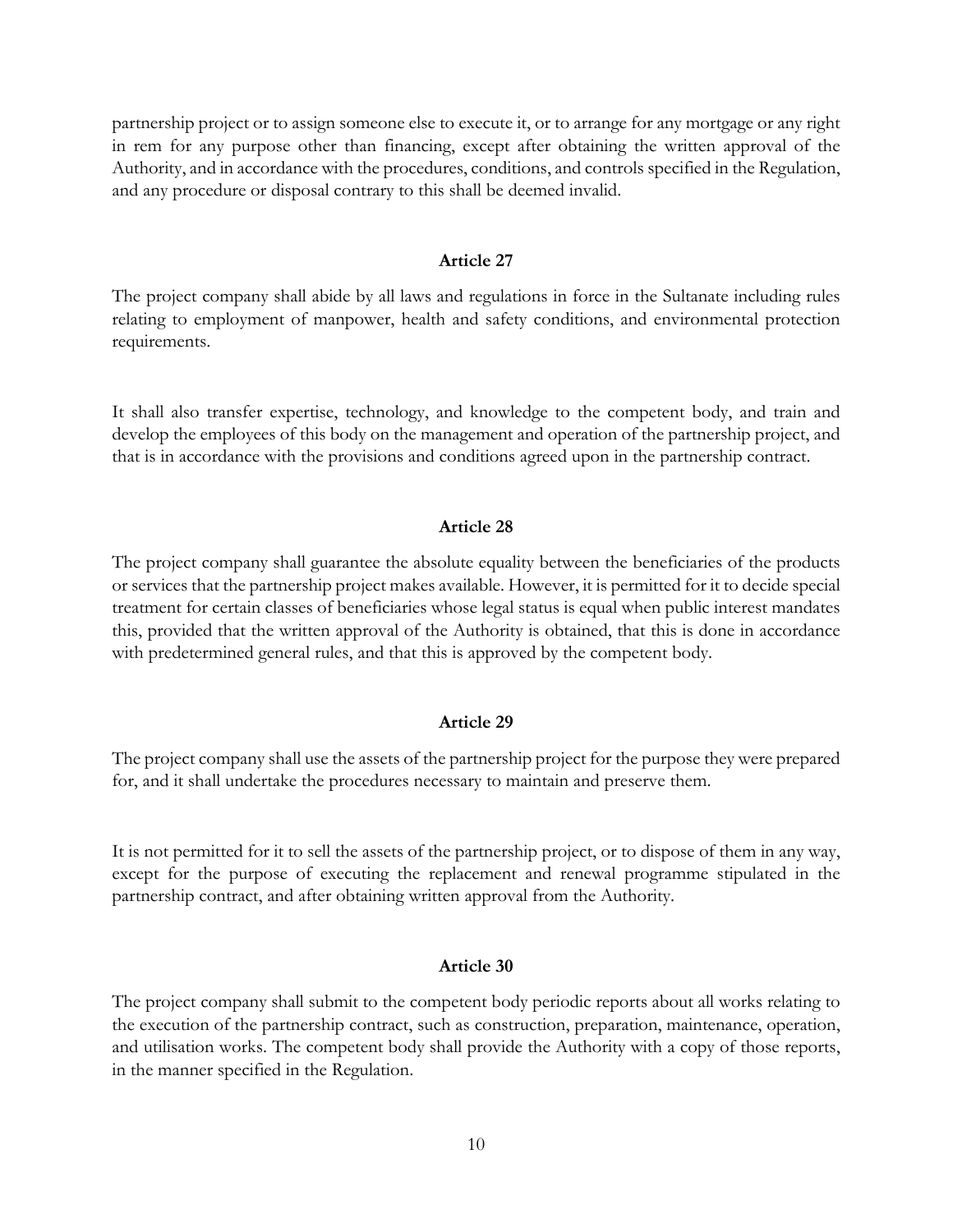# **Chapter Five Control and Oversight**

#### **Article 31**

The competent body shall have all oversight and control authorities over the facilitates and services under the partnership contract, and the authorities for following-up the phases for establishing and preparing the partnership project, and ensuring quality standards for the products or services provided by the project company. It may, to this end, appoint delegates to monitor the execution of the project, and that is in accordance with the conditions and provisions stipulated in the partnership contract.

#### **Article 32**

Employees of the competent body shall have the right to enter the site of the partnership project or any place connected to it at any time, for inspection and control, and they may, in particular, inspect the work progress and its efficiency, and examine all that is relating to technical, financial, and administrative aspects of the project, and evaluate the procedures undertaken to adhere to health and safety conditions and the non-existence of negative effects on the environment or damage to public or private property. The company shall provide all that enables them to perform their work.

### **Article 33**

The project company shall provide to the competent body all it needs from information, data, documents, and other papers connected to the execution of the partnership project, and the competent body shall have the right to use any of them for purposes in line with its authorities, oversight and control roles stipulated in this Law or any other law.

### **Article 34**

The competent body may issue written orders and instructions to the project company to implement the laws and regulations in force, or those it deems necessary and essential for the proper progress of the work and its efficiency, or for the purpose of avoiding damage or removing it, and the company shall completely abide by these orders and instructions, and shall immediately implement them upon its knowledge of them.